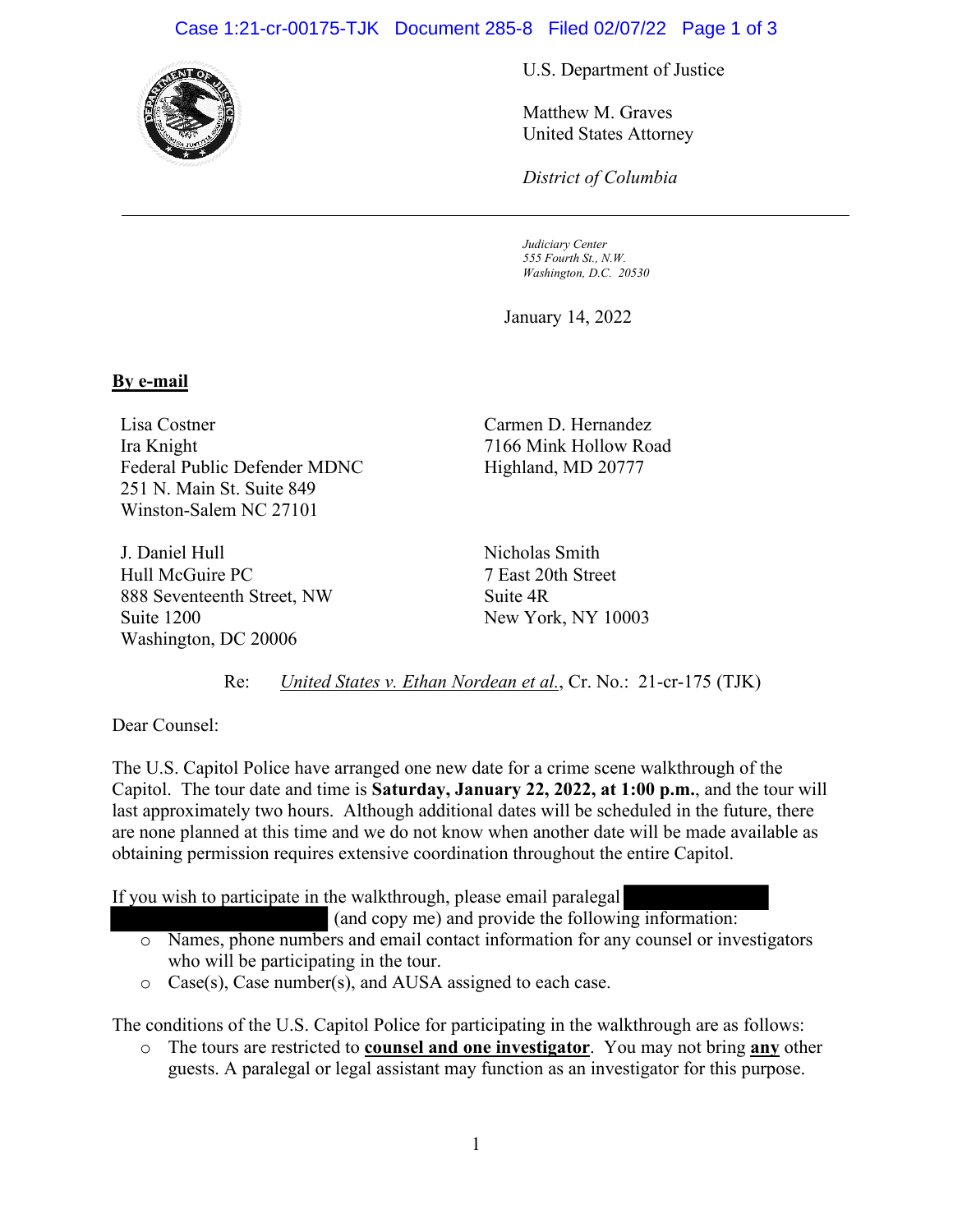## Case 1:21-cr-00175-TJK Document 285-8 Filed 02/07/22 Page 2 of 3

- o The public/non-public areas are identified on the attached list. Photos are only allowed in the public areas. Any person who takes photos in the non-public areas will be asked to leave the tour and be banned from further tours.
- o The tours will be led by officers and questions about the events of January 6 will not be permitted. If you have such questions, you may direct them to me.
- o Masks must be worn at all times.

With respect to transportation, please be advised that there is no parking provided. The closest metro stop is Capitol South (Blue/Orange line).

I look forward to hearing from you.

Sincerely,

Matthew M. Graves United States Attorney

By:

'M

 Jason B.A. McCullough Assistant United States Attorney 555 4th Street, N.W. Washington, D.C. 20530 (202) 252-7233 jason.mccullough2@usdoj.gov